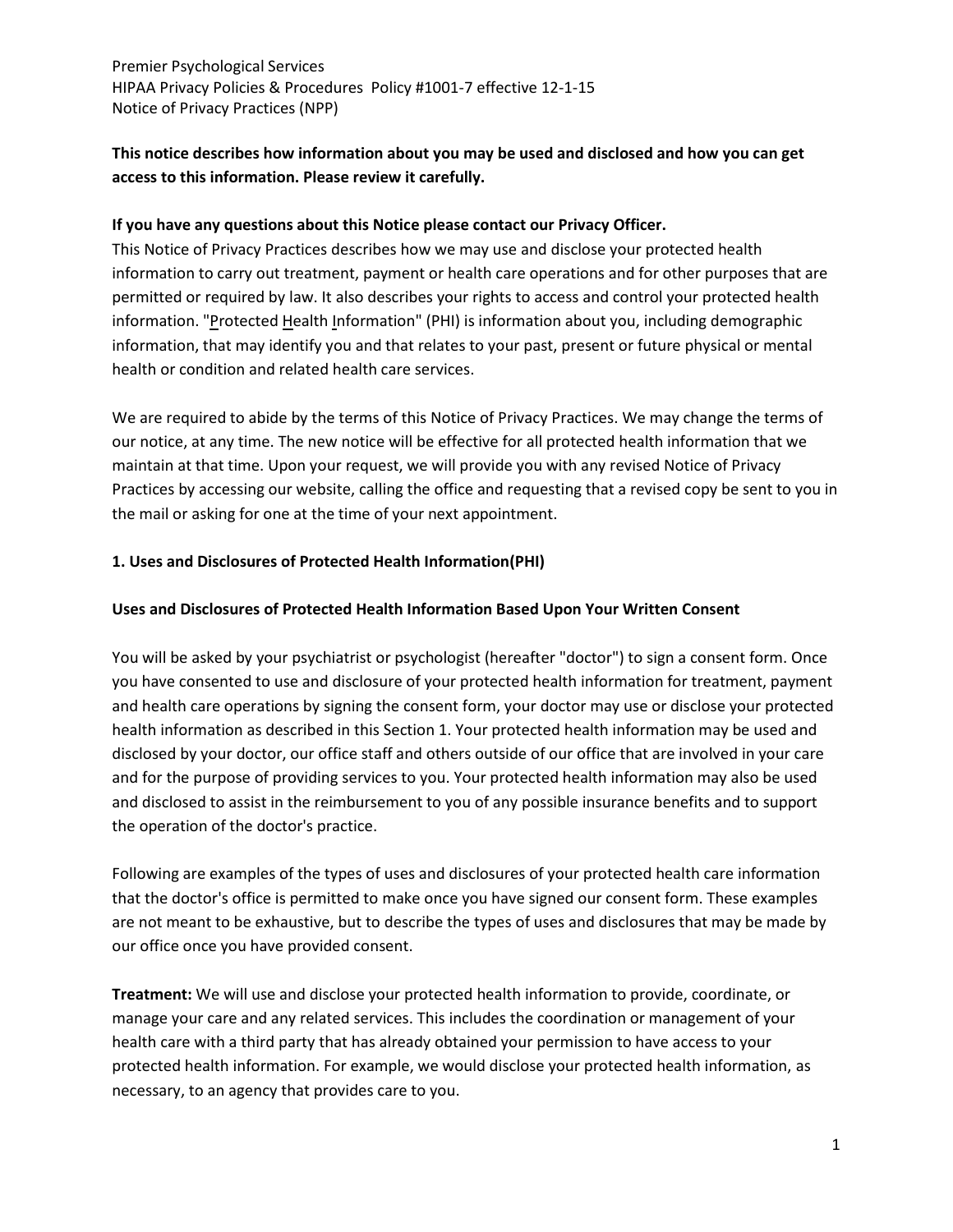Premier Psychological Services HIPAA Privacy Policies & Procedures Policy #1001-7 effective 12-1-15 Notice of Privacy Practices (NPP)

We will also disclose protected health information to other providers who may be treating you when we have the necessary permission from you to disclose your protected health information. For example, your protected health information may be provided to another specialist to whom you have been referred to ensure that the professional has the necessary information to treat you.

In addition, we may disclose your protected health information from time to time to another doctor or health care provider (*e.g.* , a specialist or laboratory) who, at the request of your doctor, becomes involved in your care by providing assistance with your diagnosis or treatment to your doctor.

**Payment:** Your protected health information will be used, as needed, to process payment for your services and reimbursement back to you. This may include certain activities that your health insurance plan may undertake before it approves or pays for the health care services we recommend for you such as making a determination of eligibility or coverage for insurance benefits, reviewing services provided to you for medical necessity, and undertaking utilization review activities. For example, obtaining approval for an evaluation may require that your relevant protected health information be disclosed to the health plan to obtain approval for the evaluation.

**Assessment and Business Operations:** We may use or disclose, as needed, your protected health information in order to support the business activities of your doctor's practice. These activities include, but are not limited to, quality assessment activities, employee review activities, training of doctoral students, and conducting or arranging for other business activities.

For example, we may disclose your protected health information to Ph.D. or Masters students who see clients/patients at our office. In addition, we may use a sign-in sheet at the registration desk where you will be asked to sign your name and indicate your doctor. We may also call you by name in the waiting room when your doctor is ready to see you.

We may use or disclose your protected health information, as necessary, to contact you to remind you of your appointment.

We will share your protected health information with third party "business associates" that perform various activities (*e.g.* , billing, accounting) for the practice. Whenever an arrangement between our office and a business associate involves the use or disclosure of your protected health information, we will have a written contract that contains terms that will protect the privacy of your protected health information.

We may use or disclose your protected health information, as necessary, to provide you with information about treatment alternatives or other health-related benefits and services that may be of interest to you. We may also use and disclose your protected health information for other marketing activities. For example, your name and address may be used to send you a newsletter about our practice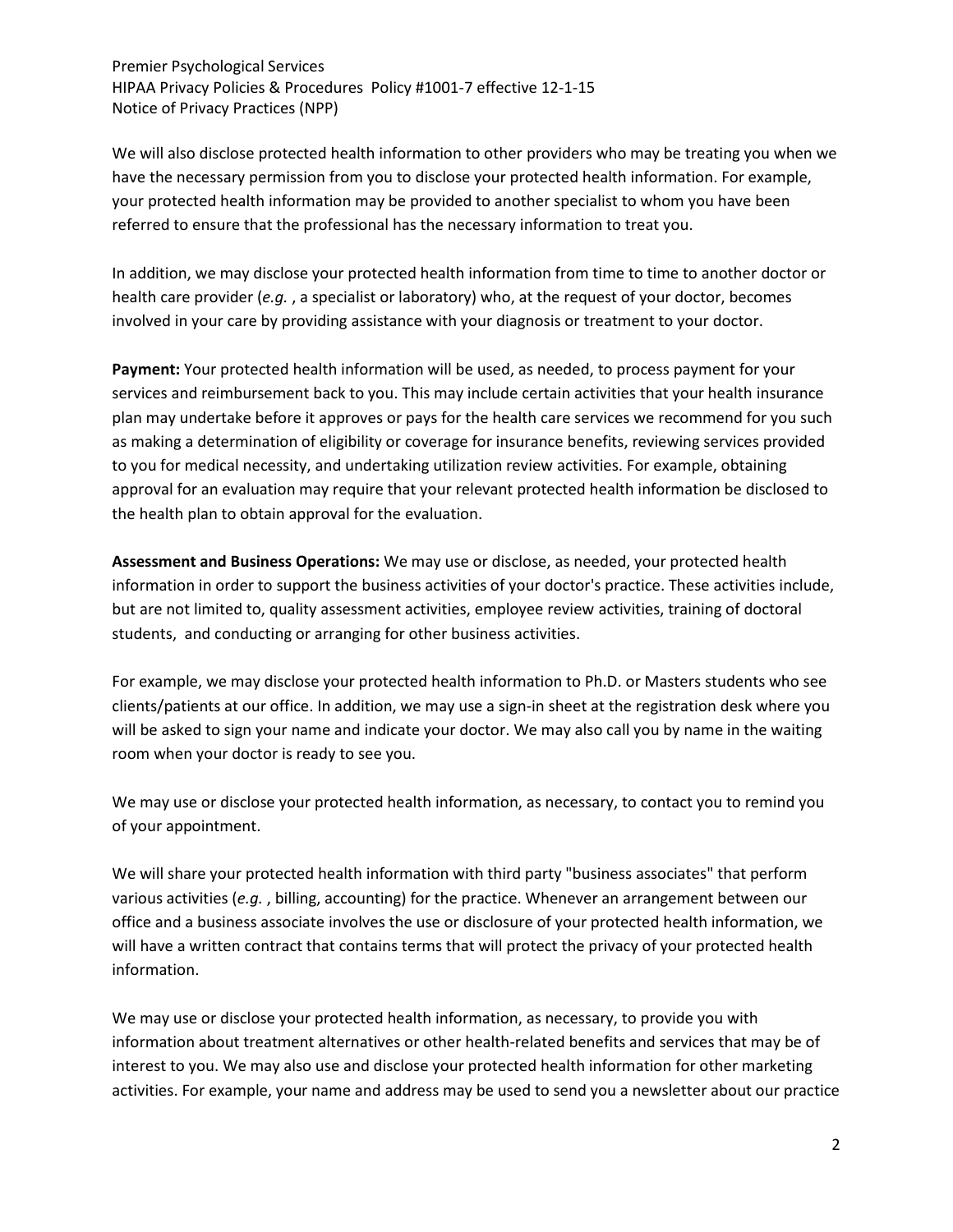Premier Psychological Services HIPAA Privacy Policies & Procedures Policy #1001-7 effective 12-1-15 Notice of Privacy Practices (NPP) and the services we offer. We may also send you information about products or services that we believe may be beneficial to you. You may contact our Privacy Officer to request that these materials not be sent to you.

#### **Uses and Disclosures of Protected Health Information Based upon Your Written Authorization**

Other uses and disclosures of your protected health information will be made only with your written authorization, unless otherwise permitted or required by law as described below. You may revoke this authorization, at any time, in writing, except to the extent that your doctor or the doctor's practice has taken an action in reliance on the use or disclosure indicated in the authorization.

# **Other Permitted and Required Uses and Disclosures That May Be Made With Your Consent, Authorization or Opportunity to Object**

We may use and disclose your protected health information in the following instances. You have the opportunity to agree or object to the use or disclosure of all or part of your protected health information. If you are not present or able to agree or object to the use or disclosure of the protected health information, then your doctor may, using professional judgment, determine whether the disclosure is in your best interest. In this case, only the protected health information that is relevant to your health care will be disclosed.

**Others Involved in Your Care:** Unless you object, we may disclose to a member of your family, a relative, a close friend or any other person you identify, your protected health information that directly relates to that person's involvement in your care. If you are unable to agree or object to such a disclosure, we may disclose such information as necessary if we determine that it is in your best interest based on our professional judgment.

**Communication Barriers:** We may use and disclose your protected health information if your doctor or another doctor in the practice attempts to obtain consent from you but is unable to do so due to substantial communication barriers and the doctor determines, using professional judgment, that you intend to consent to use or disclosure under the circumstances.

# **Other Permitted and Required Uses and Disclosures That May Be Made Without Your Consent, Authorization or Opportunity to Object**

We may use or disclose your protected health information in the following situations without your consent or authorization. These situations include:

**Required By Law:** We may use or disclose your protected health information to the extent that the use or disclosure is required by law. The use or disclosure will be made in compliance with the law and will be limited to the relevant requirements of the law. You will be notified, as required by law, of any such uses or disclosures.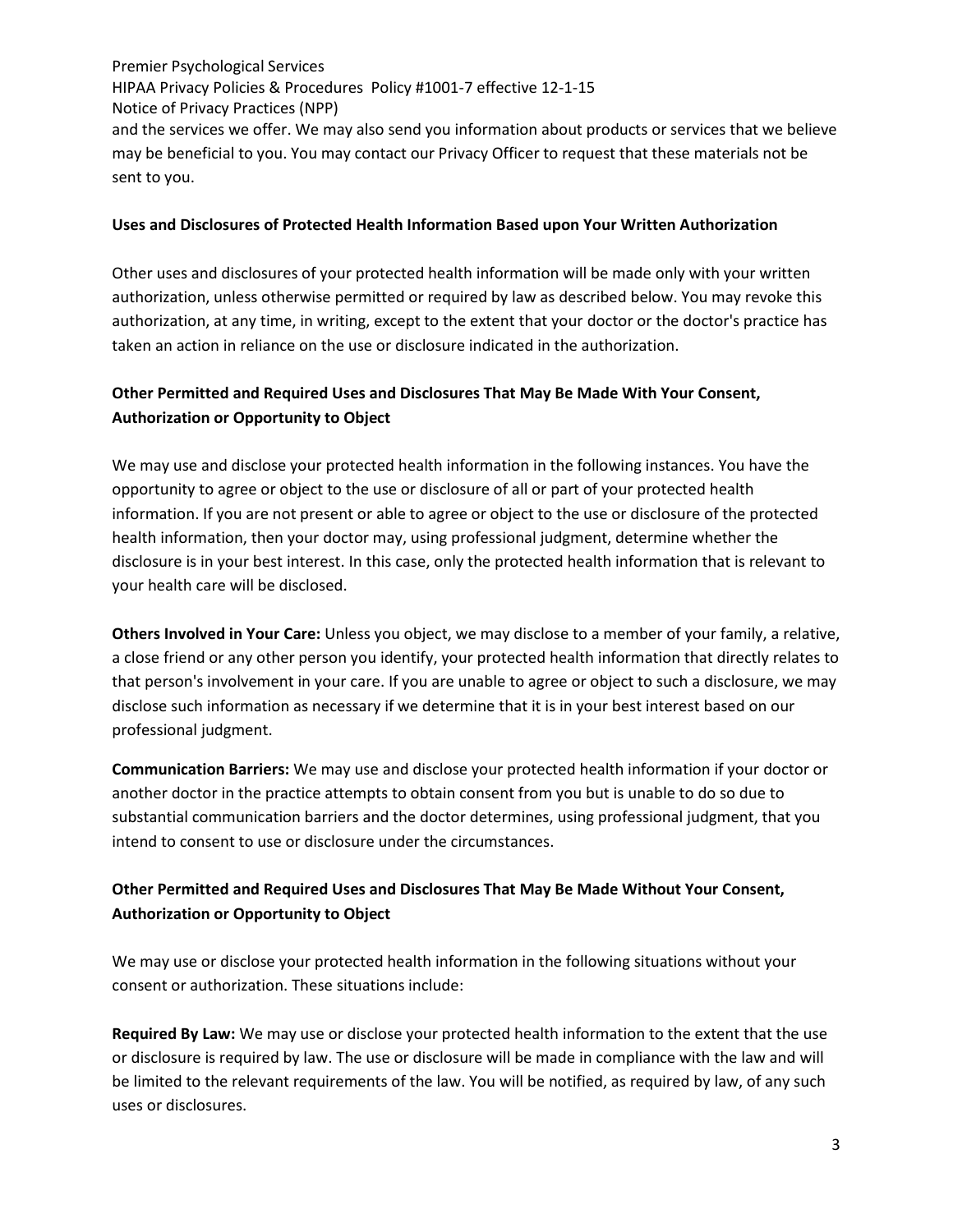## Premier Psychological Services HIPAA Privacy Policies & Procedures Policy #1001-7 effective 12-1-15 Notice of Privacy Practices (NPP)

**Health Oversight:** We may disclose protected health information to a health oversight agency for activities authorized by law, such as audits, investigations, and inspections. Oversight agencies seeking this information include government agencies that oversee the health care system, government benefit programs, other government regulatory programs and civil rights laws.

**Abuse or Neglect:** We may disclose your protected health information to a public health authority that is authorized by law to receive reports of child abuse or neglect. In addition, we may disclose your protected health information if we believe that you have been a victim of abuse, neglect or domestic violence to the governmental entity or agency authorized to receive such information. In this case, the disclosure will be made consistent with the requirements of applicable federal and state laws.

**Legal Proceedings:** We may disclose protected health information in the course of any judicial or administrative proceeding, in response to an order of a court or administrative tribunal (to the extent such disclosure is expressly authorized), in certain conditions in response to a subpoena, discovery request or other lawful process.

**Law Enforcement:** We may also disclose protected health information, so long as applicable legal requirements are met, for law enforcement purposes. These law enforcement purposes include (1) legal processes and otherwise required by law, (2) limited information requests for identification and location purposes, (3) pertaining to victims of a crime, (4) suspicion that death has occurred as a result of criminal conduct, (5) in the event that a crime occurs on the premises of the practice, and (6) medical emergency (not on the Practice's premises) and it is likely that a crime has occurred.

**Criminal Activity:** Consistent with applicable federal and state laws, we may disclose your protected health information, if we believe that the use or disclosure is necessary to prevent or lessen a serious and imminent threat to the health or safety of a person or the public. We may also disclose protected health information if it is necessary for law enforcement authorities to identify or apprehend an individual.

**Workers' Compensation:** Your protected health information may be disclosed by us as authorized to comply with workers' compensation laws and other similar legally-established programs.

## **2. Your Rights**

Following is a statement of your rights with respect to your protected health information and a brief description of how you may exercise these rights.

You have the right to request in writing to inspect and copy your protected health information. This means you may inspect and obtain a copy of protected health information about you that is contained in a designated record set for as long as we maintain the protected health information. A "designated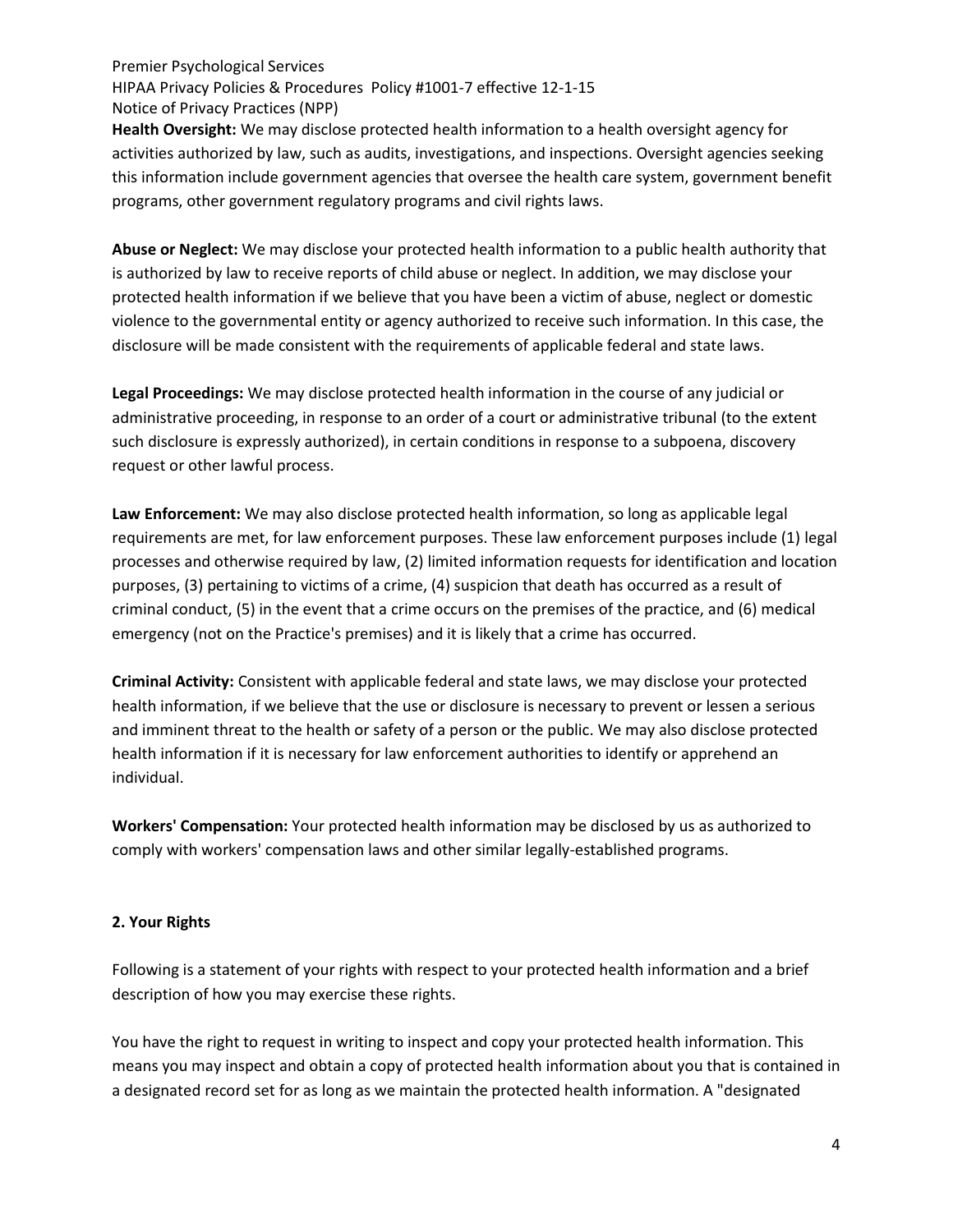Premier Psychological Services HIPAA Privacy Policies & Procedures Policy #1001-7 effective 12-1-15 Notice of Privacy Practices (NPP) record set" contains medical and billing records and any other records that your doctor and the practice uses for making decisions about you.

Under federal law, however, you may not inspect or copy the following records: psychotherapy notes, information compiled in reasonable anticipation of, or use in, a civil, criminal, or administrative action or proceeding, and protected health information that is subject to law that prohibits access to protected health information. Depending on the circumstances, a decision to deny access may be reviewable. In some circumstances, you may have a right to have this decision reviewed. Please contact our Privacy Officer if you have questions about access to your record.

You have the right to request in writing a restriction of your protected health information. This means you may ask us not to use or disclose any part of your protected health information for the purposes of treatment, payment or healthcare operations. You may also request that any part of your protected health information not be disclosed to family members or friends who may be involved in your care or for notification purposes as described in this Notice of Privacy Practices. Your request must state the specific restriction requested and to whom you want the restriction to apply.

Your doctor is not required to agree to a restriction that you may request. If the doctor believes it is in your best interest to permit use and disclosure of your protected health information, your protected health information will not be restricted. If your doctor does agree to the requested restriction, we may not use or disclose your protected health information in violation of that restriction unless it is needed to provide emergency treatment. With this in mind, please discuss any restriction you wish to request with your doctor. You may request a restriction by requesting the Form "Restriction of Use".

You have the right to request in writing to receive confidential communications from us by alternative means or at an alternative location. We will accommodate reasonable requests. We may also condition this accommodation by asking you for information as to how payment will be handled or specification of an alternative address or other method of contact. We will not request an explanation from you as to the basis for the request. Please make this request in writing to our Privacy Officer.

You may have the right to have your doctor amend your protected health information. This means you may request in writing an amendment of protected health information about you in a designated record set for as long as we maintain this information. In certain cases, we may deny your request for an amendment. If we deny your request for amendment, you have the right to file a statement of disagreement with us and we may prepare a rebuttal to your statement and will provide you with a copy of any such rebuttal. Please contact our Privacy Officer to determine if you have questions about amending your record.

You have the right to receive an accounting of certain disclosures we have made, if any, of your protected health information. This right applies to disclosures for purposes other than treatment, payment or healthcare operations as described in this Notice of Privacy Practices. The right to receive